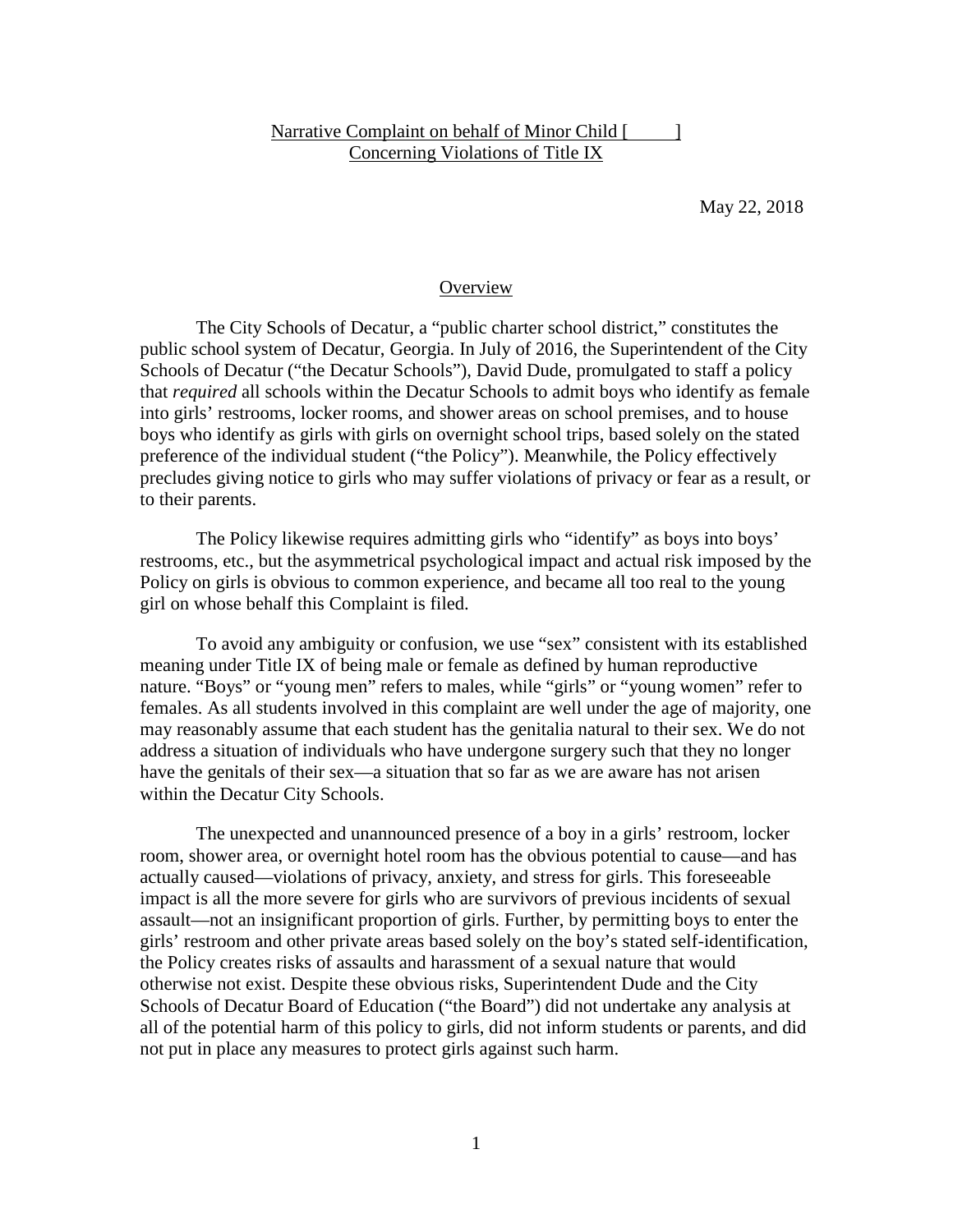Following adoption of the policy, Superintendent Dude and the Board were repeatedly warned through written statements and public comment that the Policy would unacceptably inflict the loss of privacy and loss of safe private spaces for girls. Yet the Decatur Schools have made no changes to the policy, nor put in place any safeguards to protect girls against violation of privacy and continual apprehension of such violation. In this way, the Decatur Schools have created a hostile environment for girls by eliminating their expectation of privacy from the opposite sex (in the very facilities intended to protect privacy), and have exhibited deliberate indifference towards that hostile environment for girls.

In fact, the Policy directly caused the sexual assault of complainant  $\lceil \cdot \cdot \cdot \rceil$ ("[Victim]" or "the Complainant") in the girls' restroom at Oakhurst Elementary School, one of the schools of the Decatur City Schools. There, in November 2017, a boy known to the school administration to identify as "gender fluid" ("the Assailant") was permitted—pursuant to and as a direct result of the Policy—to enter the girls' room while [Victim] was there. While the two young children were in the girls' restroom alone together, the Assailant confronted [Victim], pushed her against a wall, and forcibly touched her genitals despite her protests, causing her both pain and fear. This sexual assault ("the Assault"), which was a foreseeable result of the Policy and would not have happened but for the Policy, discriminated against [Victim] based on her sex and created a hostile and intimidating environment in which [Victim] must fear repeated incidents of sexual harassment or assault in the future.

Unfortunately, the Decatur Schools, including Superintendent Dude and the leadership of the Oakhurst Elementary School, despite being notified of the Assault, have continued to discriminate against [Victim] by exhibiting deliberate indifference towards the sexual Assault, towards its harmful impact on [Victim]'s educational opportunities, and towards the risks of further assaults by the Assailant or others facilitated by the Policy. Among other demonstrations of deliberate indifference and inadequate care, the Decatur Schools failed to conduct a meaningful investigation; failed to discipline the Assailant; failed to notify the parent of [Victim] of her right to file a criminal complaint; refused to remove the Assailant from [Victim]'s class where she would have to see him daily; refused to offer any assurance that Assailant (or other boys) would not be permitted in the girls' restroom with [Victim] again; failed to offer any assurance of protection going forward to [Victim]; failed to offer any psychological counseling or support services to [Victim]; and in sum ultimately made it untenable for [Victim] to remain at Oakhurst Elementary School, effectively forcing [Victim] to transfer to a different school in early 2018, disrupting her education and inflicting further emotional harm on her.

We provide details below.

#### I. THE DECATUR CITY SCHOOLS POLICY IN CONTEXT

According to its web site, the Decatur Schools serve "all of the children and youth within the four square mile area of Decatur, Georgia" (approximately 5000 children), and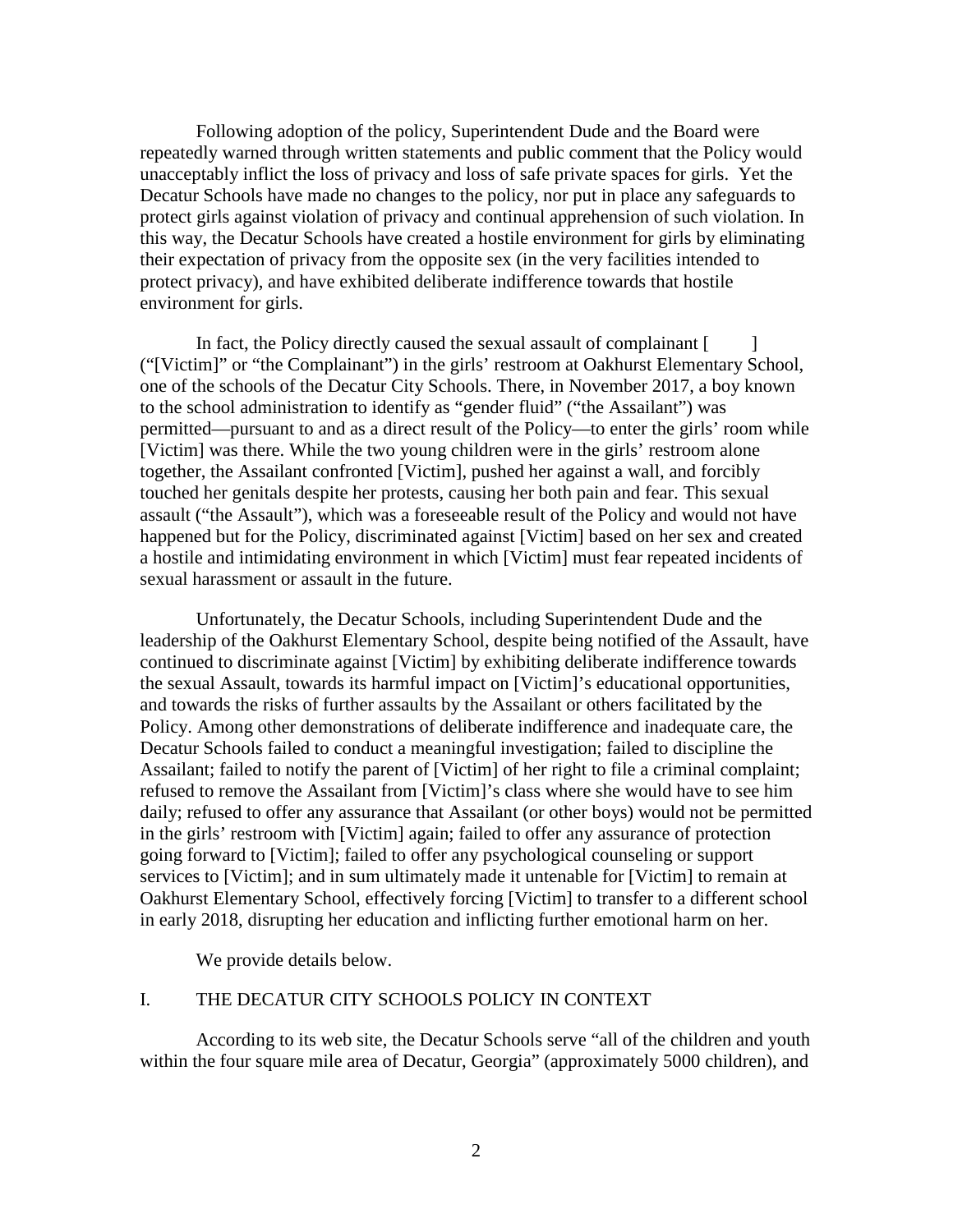comprise nine schools, including five primary schools, one "4th/5th-grade Academy," one middle school, and one high school. At the times described in this Complaint, Complainant attended one of the primary schools, Oakhurst Elementary School.

The Decatur Schools are recipients of federal funds covered by Title IX.

On May 13, 2016, the Obama Administration Department of Education issued its "Dear Colleague" letter advising schools, that, among other things, "When a school provides sex-segregated . . . facilities, transgender students must be allowed to . . . access such facilities consistent with their gender identity," and "a school must allow transgender students to access housing consistent with their gender identity." (The "5/13/16 Dear Colleague Letter", at 3, 4.)

In an interview with *The Atlanta Journal Constitution* on July 24, 2016, Superintendent Dude told the community that all students were being accommodated reasonably under the then-existing policy that did not permit boys to enter girls' restrooms or other private areas, stating that "we've been able to handle [transgender] requests . . . Mostly they use a faculty restroom or a referee's restroom."

But just two days later on July 26, Superintendent Dude sent an email to staff which read, in part:

> "As we head into the new school year I want to ensure we are all on the same page regarding equal educational opportunities for our students; especially as it relates to gender identity. This has been a frequently discussed topic in education circles ever since the 'Dear Colleague' letter issued by the USDOE and the USDOJ (see attached). As I'm sure you know, our Board policy JAA states that we do not discriminate on the basis of . . . gender identity (among other things). To be clear, here are some examples of situations related to gender identity and how I expect them to be handled in compliance with this policy. For purpose of these examples, assume this student was assigned the sex of male at birth, and now identifies as female.

- This student should be treated the same as any other female student.
- She should not be identified as anything other than female.
- She should be addressed with female pronouns.
- She should be allowed to use the female restroom.
- She should be allowed to use the female locker room.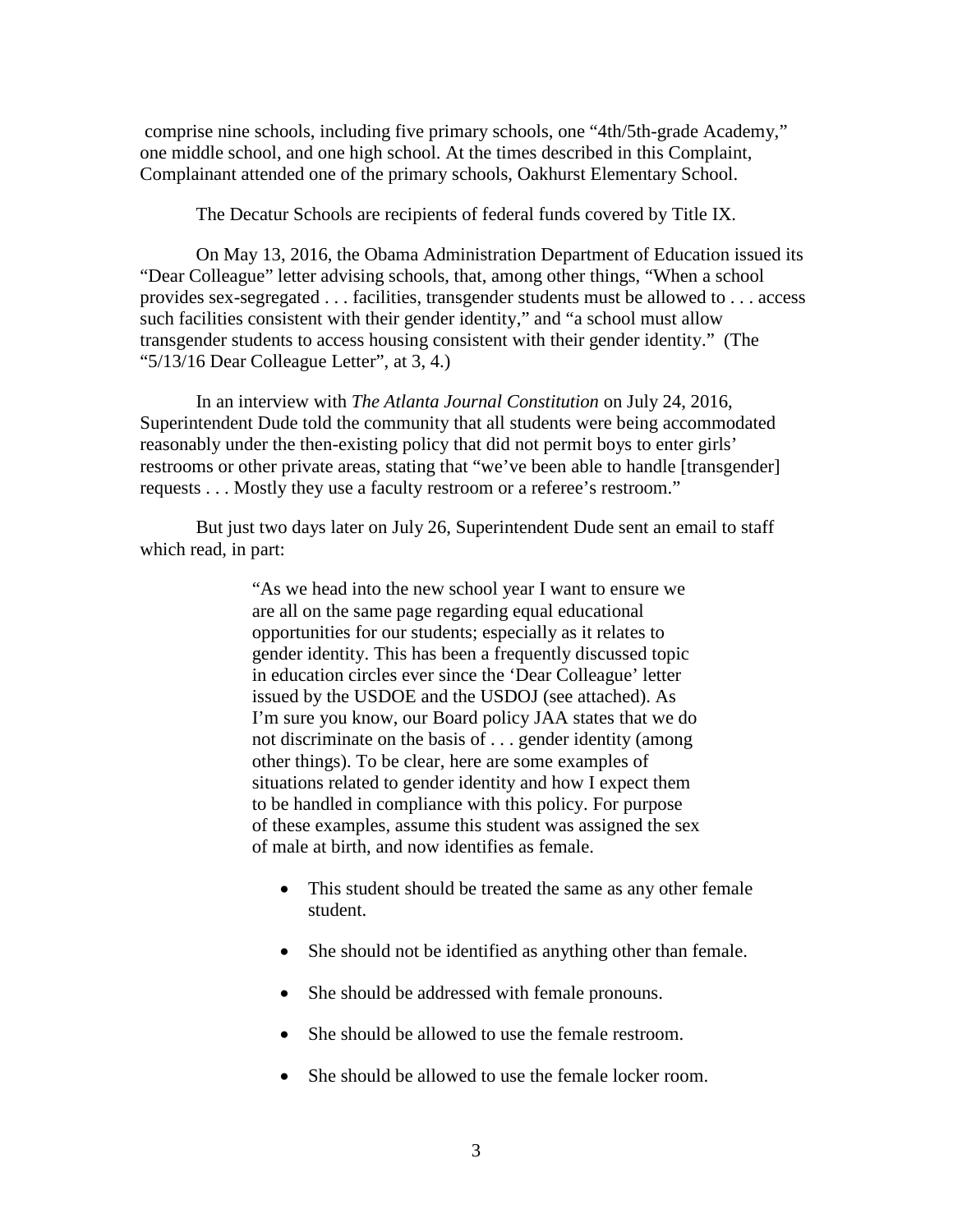- She should be allowed to try out for 'female' sports.
- She should be allowed to room with other females on field trips."

Superintendent Dude did not disclose this email to parents in the District, nor otherwise reveal that the Decatur Schools had abandoned the policy and practice that he described to the public on July 24.

On August 21, 2016, in a lawsuit to which the State of Georgia was a plaintiff, a federal district court entered a nationwide preliminary injunction prohibiting the U.S. Department of Education and the U.S. Department of Justice from "using the Guidelines [the 5/13/16 Dear Colleague Letter] or asserting the Guidelines carry weight in any litigation . . .". *Texas et al. v. United States,* 201 F. Supp. 3d 810, 836 (N.D. Tex. 2016).

On February 22, 2017, the Department of Education withdrew the 5/13/16 Dear Colleague letter on the grounds that that letter, issued under the prior Administration, did not explain how its position was "consistent with the express language of Title IX," had been issued without "formal public process," and had been enjoined nationwide in August of 2016 as inconsistent with Title IX. Further, the Department disclaimed further reliance on the positions taken in the 2016 Dear Colleague Letter.

Not until February 27, 2017, more than half a year after he had issued his directive to staff, did Superintendent Dude first disclose the Policy (including the language quoted above) to the public, and then only through a blog post on his Facebook page rather than through any of the normal channels used to communicate information and notice to parents. In his blog post, Superintendent Dude stated that his issuance of the Policy to school leadership "followed the release of guidelines from the President via the U.S. Departments of Education and Justice." He then acknowledged that "Last week, the new President rescinded those guidelines," but did not elaborate or explain, nor did he disclose that any use or reliance on 5/13/16 Dear Colleague Letter" by federal agencies had already been enjoined nationwide by a federal court. Instead, Superintendent Dude disclosed the Policy only to affirm it without change.

On June 21, 2017, a group of parents who joined together for this purpose under the name of "Concerned Parents of Decatur" (the "Parent Group") met with Superintendent Dude to express concerns about the Policy. On July 24, 2017, the Parent Group wrote to Superintendent Dude and warned him that the Policy would violate students' rights of bodily privacy, as well as of the core goal of Title IX of protecting "equal opportunities for biological females."

On October 9, 2017, counsel for the Parent Group sent a letter to the School Board detailing the threats posed by the Policy to students' privacy rights and safety, and to rights protected under Title IX.

On October 10, 2017, the Board held what proved to be a pro-forma session at which it allowed public comments on the Policy. Again, multiple parents and community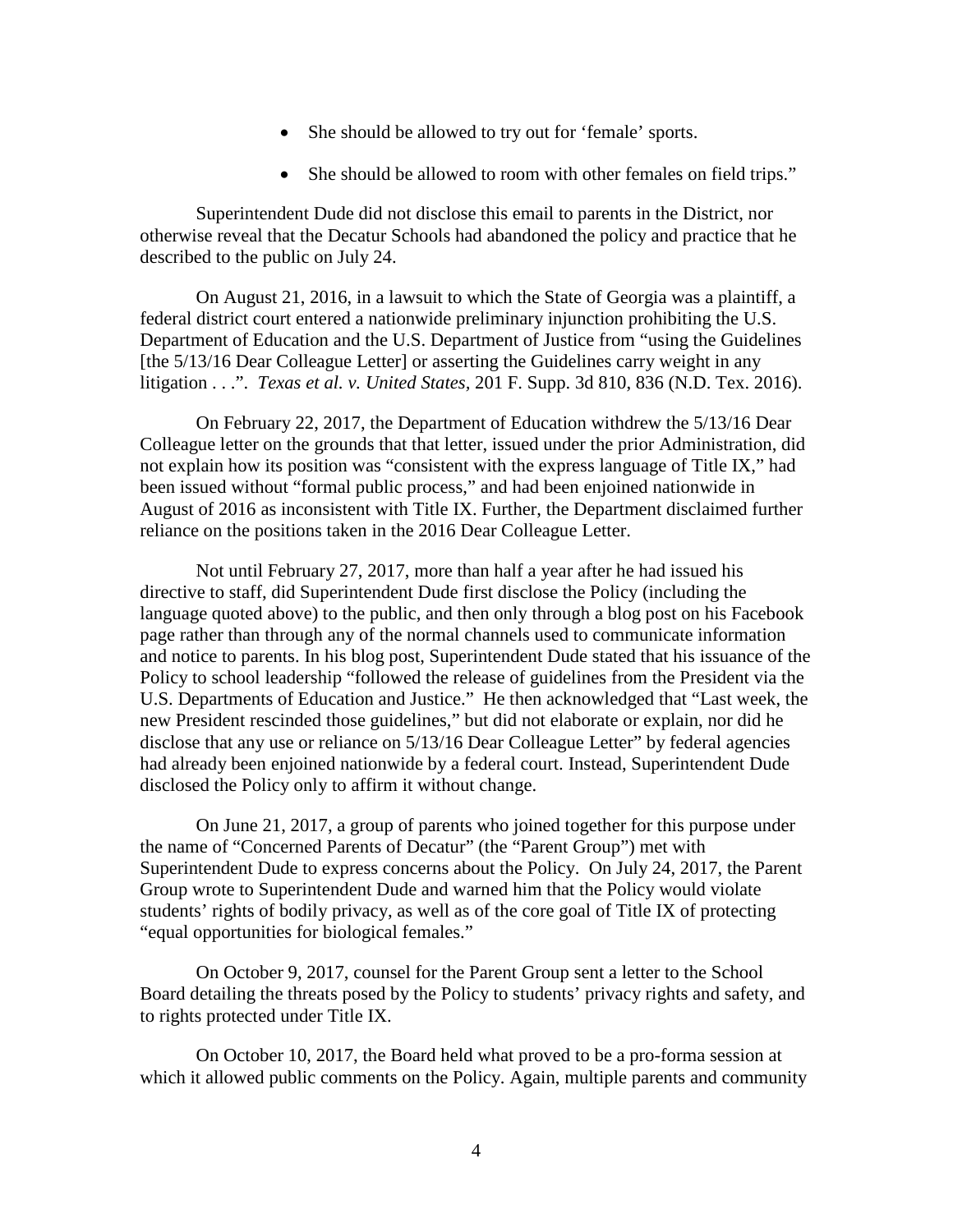members warned the most senior leadership of the Decatur Schools that the Policy would result in the violation of students' right to bodily privacy. During this comment session, a former Chairman of the Georgia Board of Pardons and Paroles specifically warned that the Policy could allow "mischievous boys" to gain access into girls' restrooms for inappropriate purposes. However, the Board did not deliberate about these concerns, what validity they might have, and what if any changes to the Policy should be made. Instead, it acted with utter indifference to all such concerns: immediately following the session on October 10, 2017, without taking time to discuss the warnings given by parents and community members, the Board read a previously prepared statement affirming the Policy.

Complainant believes that investigation will discover extensive additional evidence of deliberate indifference towards the privacy rights and safety of ordinary girls and towards the hostile environment that violation of those rights would foreseeably create, in that Superintendent Dude and the Board engaged in repeated *ex parte* communications with transgender activists about their concerns for the educational environment for *transgender* students, while intentionally marginalizing parents who attempted to express concerns about the intimidating and hostile environment for *girls* that the Policy would create.

### II. IMPLICATIONS OF THE POLICY

We review in more detail below several aspects of the Policy that combine to violate the bodily privacy of girls and to create an intimidating, unsafe, and hostile environment for them.

#### A. Intentional Appropriation of Girls' Privacy to Further School Policy Goals

The rationale of the Policy, at least in part, is that the Decatur Schools wish to "affirm" boys who in some sense identify as girls *by authorizing them to mingle with girls* in areas that are reserved to single-sex use precisely *because* these areas involve some degree of undress, personal hygiene, and proximity that is considered to be inappropriate, intrusive, or potentially embarrassing between individuals of the opposite sex. In other words, the violation of privacy of girls is not an unfortunate side effect of the policy—it is an essential *goal* of the policy. That is, the only reason that allowing a boy who identifies as a girl to enter these areas has any social and symbolic significance at all is because boys are properly excluded from these areas, and the only reason they are properly excluded is because it is *expected* that their presence would violate the girls' bodily privacy. In short, the bodies of girls are being used by the Decatur Schools as tools by which to pursue a policy of "affirming" boys who self-identify as girls. The impacted girls are essential props to this exercise in affirmation, not incidental bystanders.

#### B. No Precautions or Standards

On its face, the Policy lets students choose their own bathroom. It turns solely on a student's self-declared (and perhaps fluid) "identity," without any requirement of certification by a psychiatrist or other physician. In fact, when [Victim]'s mother Ms.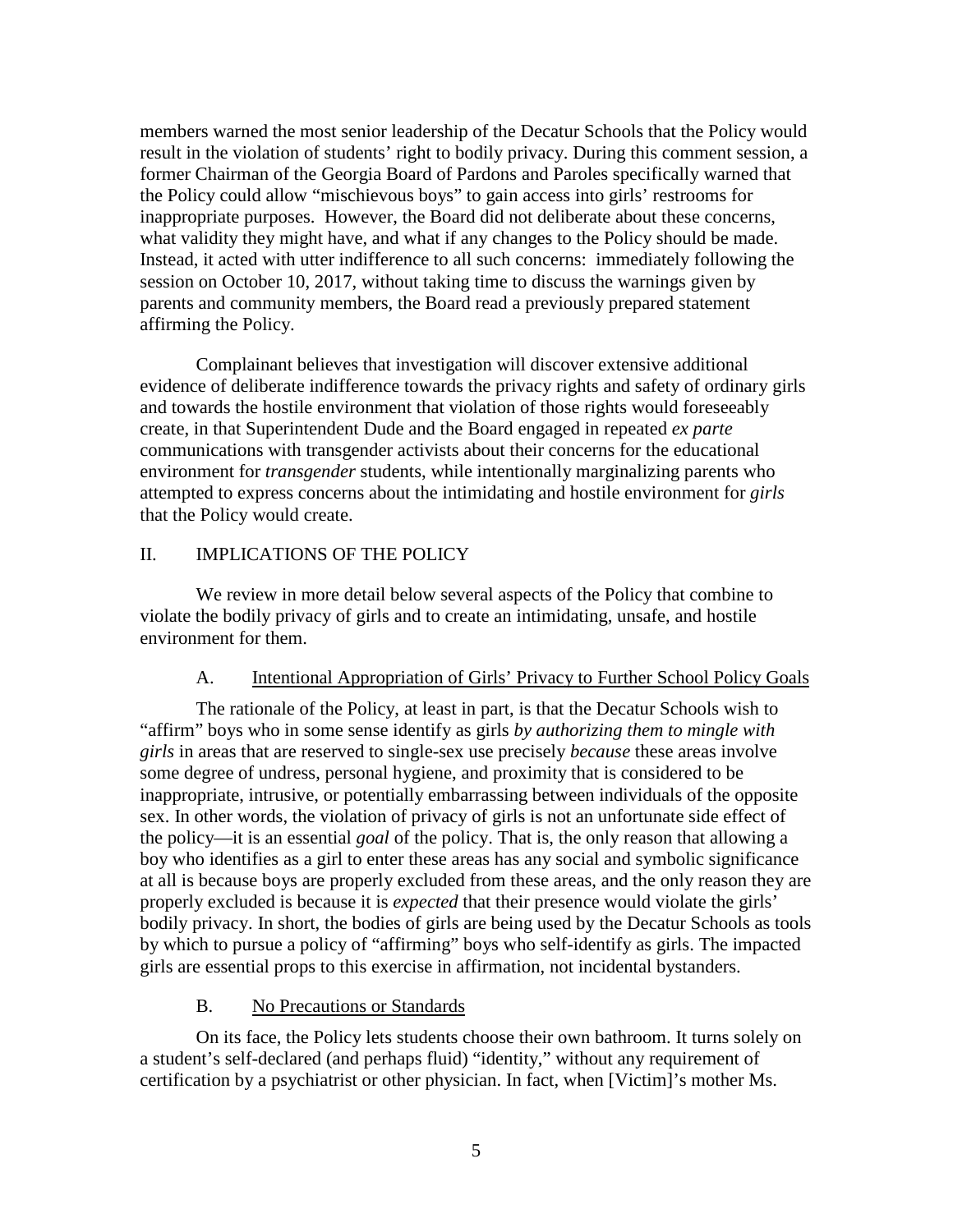[exceeds a Decatur Schools administrator what a teacher would do under the Policy if she encountered a male student in the girls' restroom or locker room, the response was that the teacher would do nothing more than ask the student, "Are you in the correct restroom?"

In other words, the Policy is being applied without any limitations or safeguards to protect girls from assault, invasion of privacy, or fear and apprehension of assault or loss of privacy.

Quite aside from students who may be in a difficult process of sorting out their understandings of sex and gender, girls and parents may reasonably fear the risk of simply misbehaving boys who may take advantage of blurred rules as to who is allowed in which restroom in order to intentionally violate the privacy of girls. Creative efforts by adolescent boys to spy on girls while they are undressed is no new thing in this world. The Policy expands that risk, and provides no safeguards against it.

### C. No Notice to Affected Girls and Parents

Because the Policy requires that boys who identify as girls must be treated as girls for *all* purposes and may not be "identified as anything other than female," the Policy does not permit any warning or notice to girls who may find themselves exposed to, or lodged with, such boys, nor would there be any warning to their parents. The experience of Complainant described below suggests that this is indeed how the Policy is being applied, as no notice was given to children or parents at Oakhurst Elementary School that the boy who assaulted [Victim] was authorized to enter the girls' room as a result of the Policy.

#### D. Restrooms and Athletic Facilities

The Policy expressly requires schools to admit male students into girls' privacy facilities, including restrooms, locker rooms, and showers.

Girls' restrooms in the Decatur Schools have individual stalls in varying degrees of repair. Based on conversations with students, some of the stall walls have holes in them where screws have fallen out, or doors that do not close tightly. Locker rooms have common changing areas. Showers in the locker room of Decatur High School are individual, but with only curtains separating them from the common space.

As a result of the Policy, a girl in the Decatur Schools changing in the locker room, or stepping out of the shower after an athletic practice, or adjusting her clothes in front of the mirror in the restroom, must simply accept the possibility that a male may appear in front of her or behind her, when either or both are dressed or undressed. The likelihood that such situations will cause fear and anxiety is obvious—even assuming absolutely no ill intent on the part of the male student.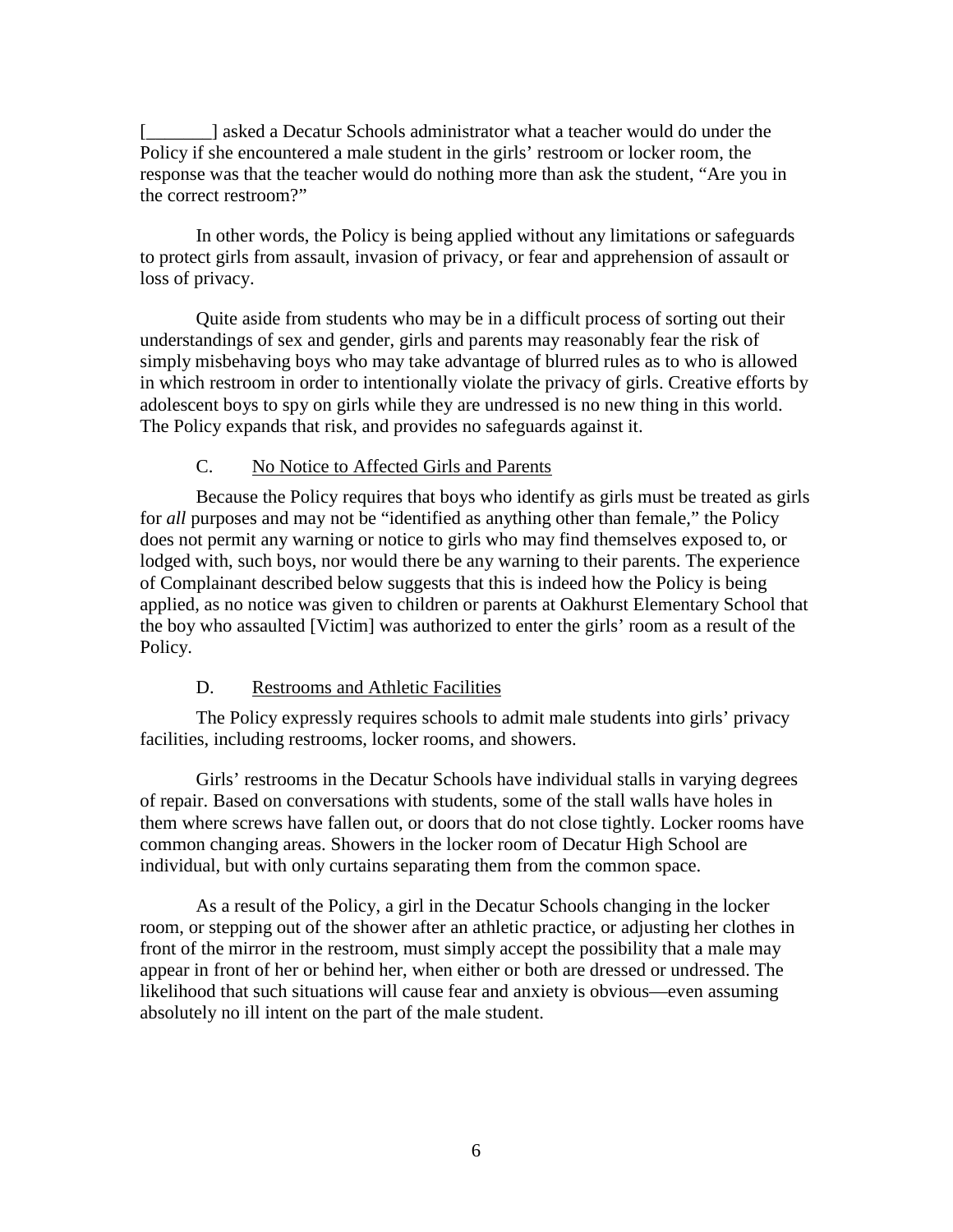# E. Lodging on Overnight Trips

The Decatur Schools sponsor field trips for students that involve overnight stays, including class trips to Washington D.C., team trips to tournaments, and even overseas trips for musical groups.

Under the Policy, a girl who goes on such a trip must accept the possibility that she will find herself lodged in a hotel room with a boy, without any notice to her, without the consent of her or her parents, and without any safeguards for her privacy or indeed safety. While it is our understanding that students are often permitted to choose their roommates for overnight trips, no school policy guarantees that such choices will be respected.

Given [Victim]'s young age, she has yet to attend a field trip, but as she continues her education within the Decatur Schools she will do so, and even the potential to be lodged with a boy will be particularly distressing to her given the actual assault she has already suffered as a result of the elimination of the protection of sex-specific private areas by the Policy.

# F. Athletic Competitions

 $\overline{a}$ 

By its terms, the Policy means that boys who wish to "identify" as girls are fully entitled to join girls' athletic teams and compete in girls' athletic leagues and competitions. We are not aware that this has yet occurred in the Decatur school system, although it has of course occurred elsewhere.

Press reports indicate that where this *has* occurred, girls and women have (not surprisingly) found themselves at a competitive disadvantage, losing the opportunity for victory after fair competition<sup>[1](#page-6-0)</sup>—and potentially eligibility for athletic collegiate scholarships—that has historically been one of the central goals of Title IX. The gains in equal opportunity in women's sports under Title IX are directly threatened by requiring girls to compete against boys who self-identify as girls, whether or not they are being dosed with estrogen.

Again, given [Victim]'s young age, this aspect of the Policy has not yet affected her personally. Again, as she continues her education within the Decatur Schools, it will do so.

<span id="page-6-0"></span><sup>1</sup> *See* http://www.courant.com/sports/hc-jacobs-column-yearwood-transgender-0531- 20170530-column.html ; *see also* https://cycling.today/transgender-cyclist-dominateswomens-cycling-race/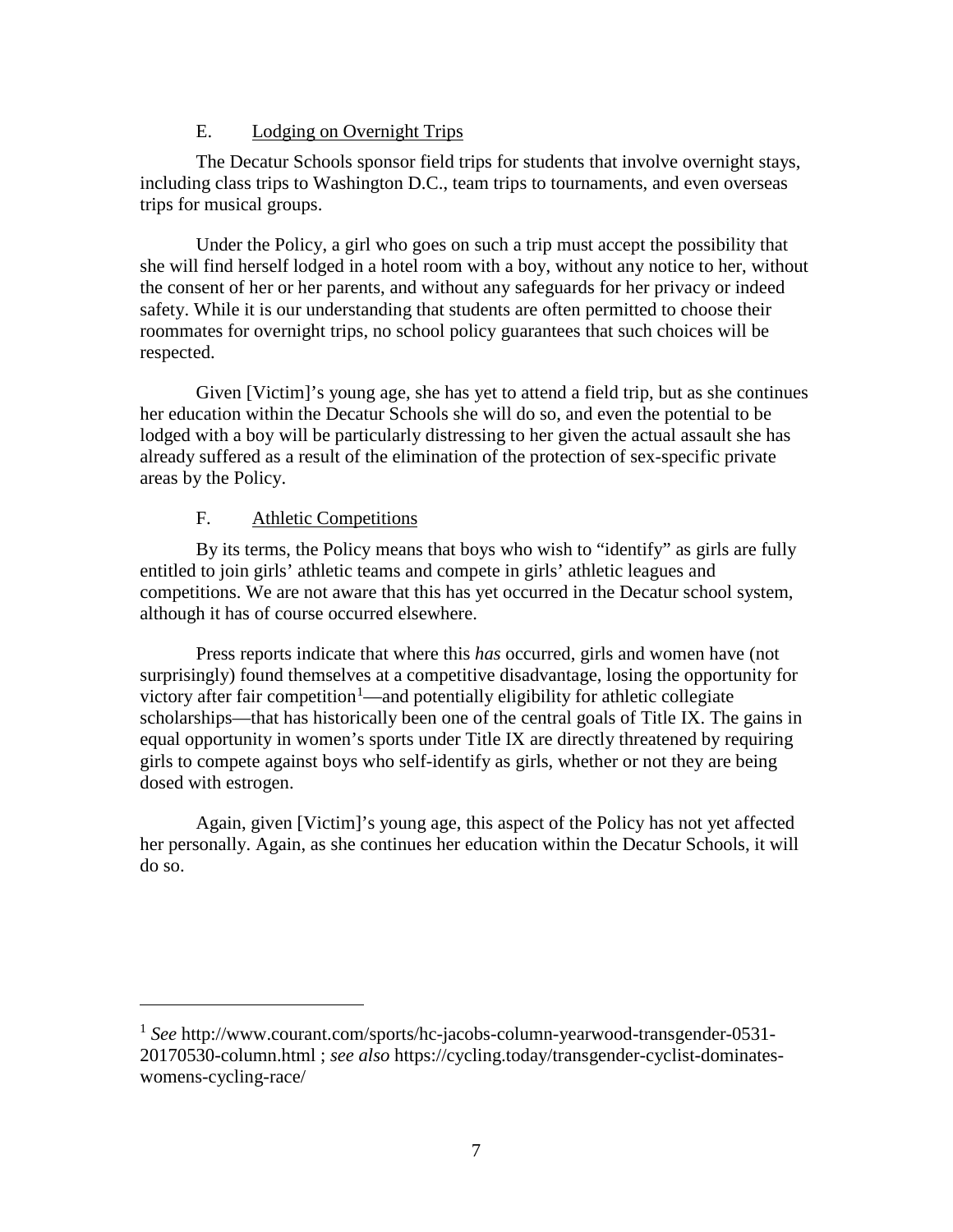# III. THE POLICY RESULTED IN THE SEXUAL ASSAULT OF COMPLAINANT [VICTIM] IN A GIRLS' RESTROOM.

# A. The Assailant Is Admitted to Girls' Restrooms at Oakhurst Elementary School Pursuant to the Policy.

On information and belief, the boy who assaulted [Victim] ("the Assailant") had previously been identified to the administration of Oakhurst Elementary School as "gender fluid"—that is, as identifying sometimes as a boy, and at other times as a girl, or perhaps neither. On information and belief, [REDACTED].

As a result of his identification as "gender fluid" and the Policy described above, the administration and teachers of Oakhurst Elementary knowingly—indeed intentionally—permitted the Assailant to enter the girls' room when he desired, subject to no special limitations or precautions. So far as [Mother] has been told, or we can determine from records provided by the school system in response to open records requests, this has remained the policy generally, and with respect to the Assailant, even after the Assault.

# B. No Inquiry, No Notice

So far as we have been able to learn, leadership of the Decatur Schools, and of Oakhurst Elementary School, did not make any inquiry concerning what physical risks to girls might be created or increased by admitting the Assailant into the girls' restrooms, nor what psychological stress his presence in the girls' restroom might create for girls, including girls who are victims of previous sexual abuse.

No notice was ever given to parents at Oakhurst Elementary School about the Policy. No notice was ever given that any male students at Oakhurst were being admitted to the girls' restrooms as a result of the Policy. No notice was given that a boy who claimed to be "gender fluid" was being allowed in the girls' restroom while young girls were present.

### C. The Sexual Assault

On November 14 or 15, 2017, five-year-old [Victim] was permitted to leave class to go to the restroom. While she was out of the room, the Assailant was also permitted to leave the classroom to go to the restroom, and followed [Victim] into the girls' restroom. No one else was present.

As [Victim] was emerging from a stall, the Assailant pushed her against a wall, pushed his hand between her legs, and repeatedly felt and poked at her genitals, [REDACTED], while she struggled and called out for him to stop. No one came to help.

Upon returning to the classroom, neither child said anything to the teacher about the events in the restroom.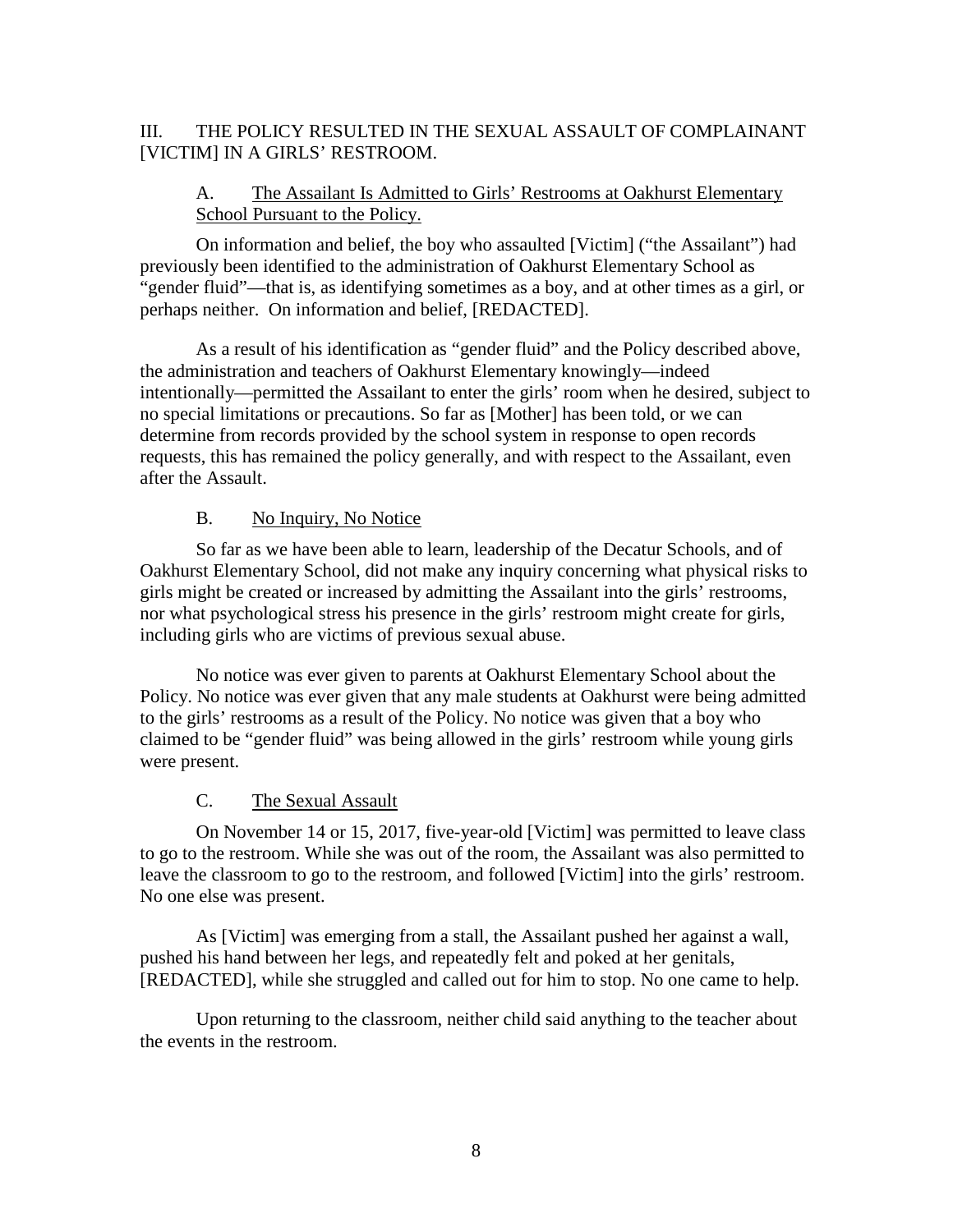#### IV. INADEQUATE INVESTIGATION AND FOLLOW-UP AMOUNTING TO DELIBERATE INDIFFERENCE

The evening of November 16, [Victim] complained to her mother [Mother] about pain in her genital area. After some questioning, [Victim] told her mother about the events described above.

First thing in the morning of November 17 (the Friday before Thanksgiving break), [Mother] went to Oakhurst Elementary School and reported the Assault to the school nurse, [REDACTED], the school counselor, [REDACTED], and [Victim]'s classroom teacher, [REDACTED]. [Victim] was also present, and repeated the events described above.

By approximately 9:30 am, Decatur Police Officer M. Damico spoke with Principal Fowler, and with school social workers [REDACTED] and [REDACTED]. According to the Police Report, "It was determined that [REDACTED] would make referrals to [the Department of Family and Children Services ("DFCS")] and attempt to coordinate services for both the victim and suspect."

Later that day, [Mother] met a group of school officials including Oakhurst Principal Marcy Fowler. No officials have claimed—then or since—that the Assailant was in the girls' restroom without the knowledge or permission of the school. At this meeting, school officials refused to tell [Mother] what steps they were taking or would take to protect her daughter against any repetition of the assault she had suffered. They refused to offer any assurance that her daughter would not again be confronted by boys in the girls' restroom. They refused [Mother]' specific request that the school reassign the Assailant out of [Victim]'s class into a different classroom.

So far as we are able to tell, the Oakhurst Elementary leadership, and the Decatur Schools leadership as a whole, never initiated *any* significant investigation of this Assault. Indeed, an administrator at Oakhurst Elementary told [Mother] that no one associated with the school *ever* questioned the Assailant about the allegations—an essential step in even the most rudimentary investigation.

During the November 17 meeting, school representatives told [Mother] to take her daughter to a hospital to be examined, which she did. During an examination at the Children's Healthcare of Atlanta Hospital that day, [Victim] complained of vaginal pain. At no time, however, has the school offered any counseling or other support services to [Victim] to deal with trauma caused by the Assault, or the fears and troubling questions that such a sexual assault might raise for a young girl. During the week-long Thanksgiving break, no one from the school leadership contacted [Mother] to ask any questions about [Victim]'s condition, or offered any assistance.

The following week, [Mother] called repeatedly to speak with Principal Fowler, but received no return call from her until December 5. And although [Mother] has called Superintendent Dude's office repeatedly asking to speak with him about the sexual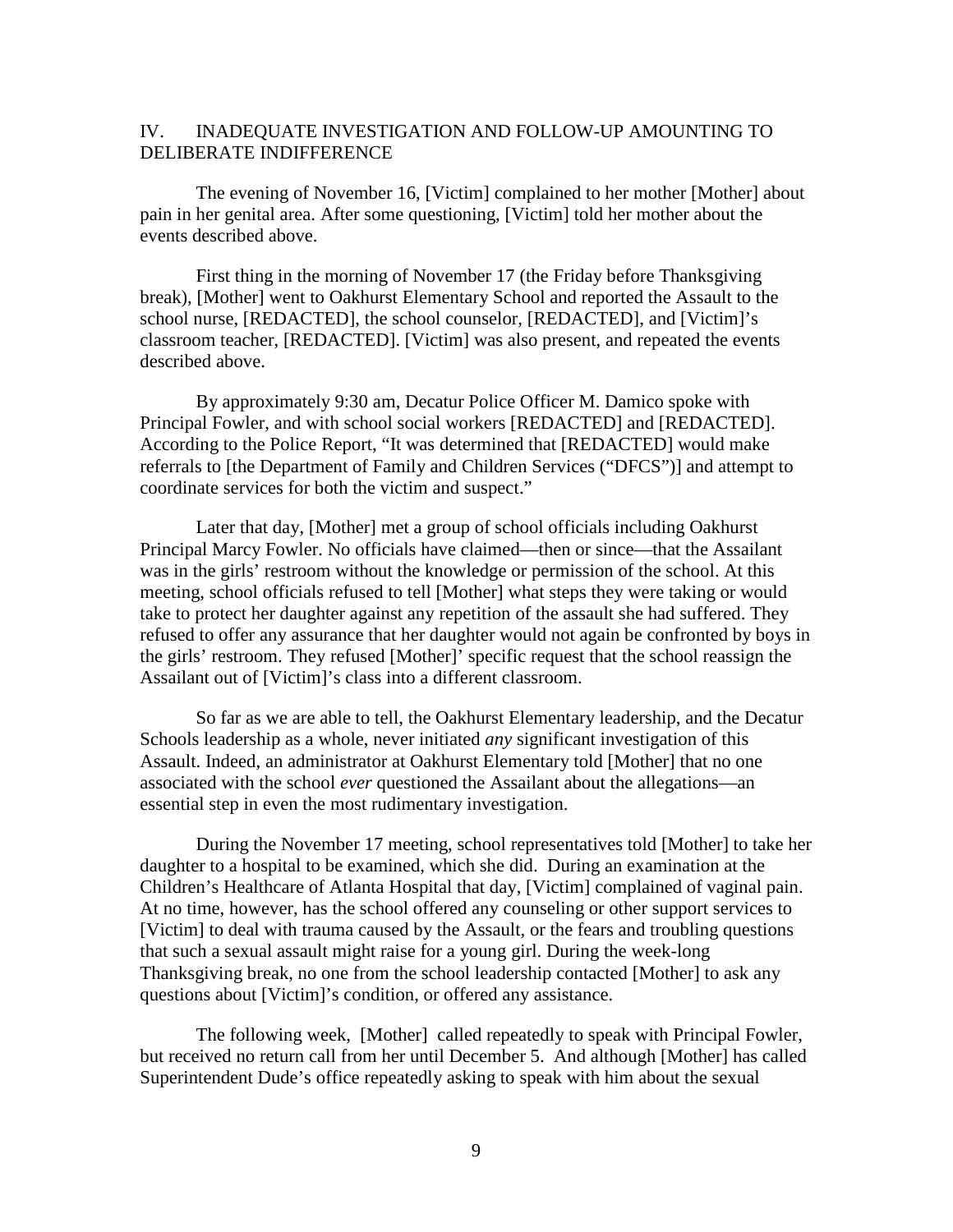assault of her daughter and the Decatur School's inadequate response, has visited his office in person, and has left a written note for him at his office asking to speak with him, she has never received a return call from Mr. Dude, nor or any opportunity to meet or speak with him.

As a result of the Assault, combined with the school's lack of response and refusal to provide assurances that measures to ensure [Victim]'s safety were being taken, [Mother] could not in good conscience continue exposing [Victim] to the known risks, and so withheld her from school during the week of November 27. Thus, [Victim] was directly and immediately deprived of the opportunity to receive education at her assigned school as a result of the school's inadequate and indifferent response to the sexual harassment she suffered.

On Friday, December 8, 2017, another meeting was held at Oakhurst that included [Mother], Principal Fowler, and others. During this meeting, [Mother] expressly objected to a boy with "gender issues" being allowed in the girls' restroom with her daughter. It was at this meeting that [Mother] was told that school policy left it to each child to determine what the "correct" restroom for him or her is. Indeed, Principal Fowler told [Mother] that a federal mandate under Title IX *required* that the district had to allow any child to go to the bathroom of the gender he or she identifies with. This was obviously untrue, since the Obama administration "Dear Colleague" letter had by then been retracted, and Superintendent Dude had circulated his email notifying staff of that fact. Again, school officials refused [Mother's] request that the Assailant be removed from her daughter's classroom, and refused to say what, if any, disciplinary action would be taken. Quite the reverse, they proposed removing [Victim] from her classroom.

Instead of taking affirmative action to investigate the Assault and to protect [Victim] and other girls against this now concrete threat of sexual harassment, it appears that Oakhurst Elementary School leadership contacted the Georgia DFCS and reported that a potential sexual assault had taken place in the school restroom, but inexplicably identified [Mother] as the responsible party. As a result of this baseless accusation by the school, DFCS personnel visited [Mother's] home, interviewed her young children apart from their mother, and contacted family and friends of the victim, inflicting further emotional distress on [Victim] and the entire family. Unsurprisingly, DFCS found *no* grounds for any further investigation of [Mother] or her family.

It is difficult to dismiss the troubling inference that—because the Assault and [Victim]'s complaint threatened to bring into sharp focus deep problems with a Policy to which the Decatur Schools leadership was strongly committed—that leadership refused to accord this complaint the seriousness that it deserved and that the law requires, and instead sought to retaliate against a low-income, African-American single mother and intimidate her into silence by sending the Department of Family and Child Services to her door to interrogate her children and inspect her home.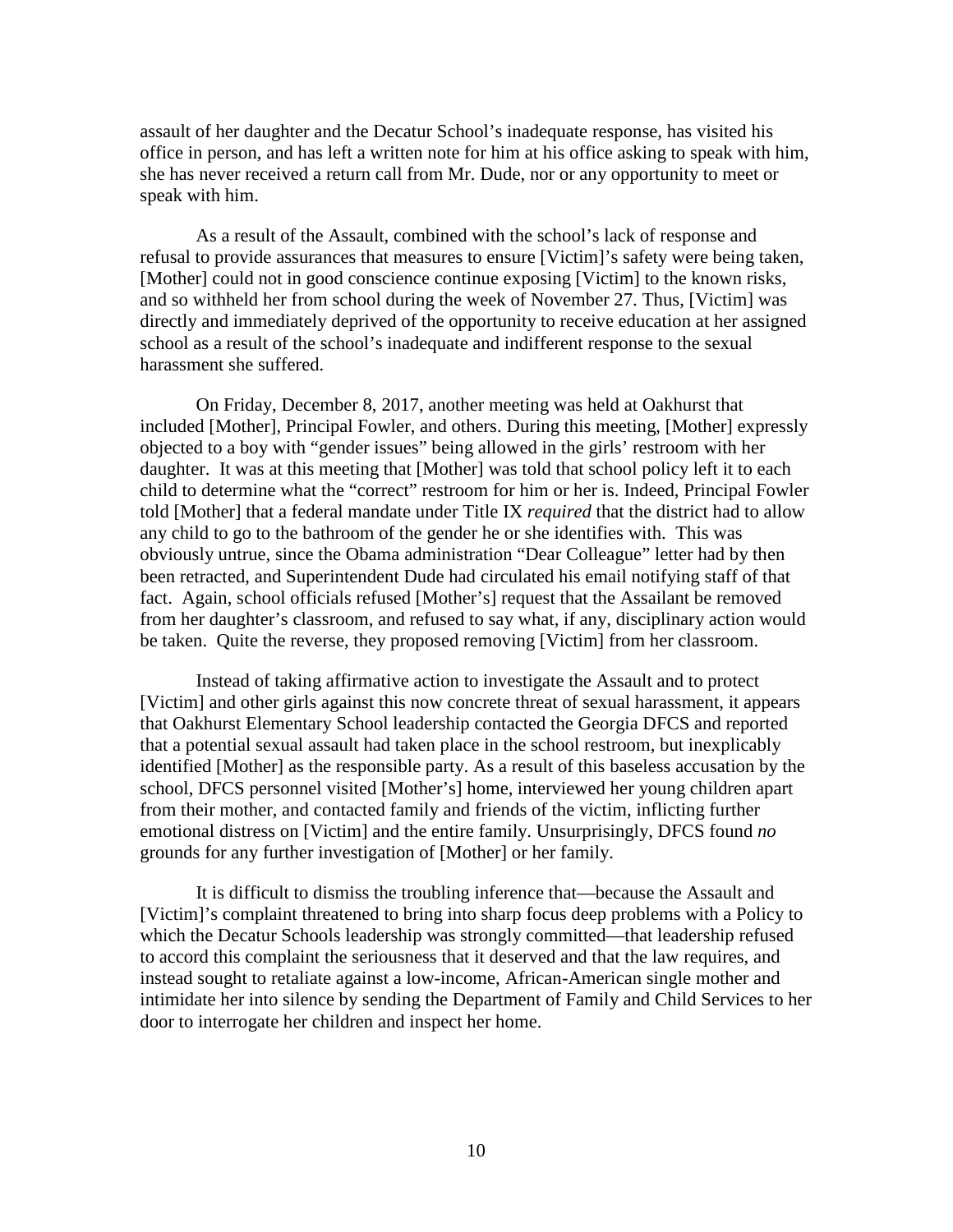No representative of the Decatur Schools has ever informed [Mother], as parent of [Victim], of the result of any investigation of [Victim]'s complaint of a sexual assault, or that any discipline was imposed on the Assailant, or indeed of any final resolution of Complainant's complaint at all. So far as Complainant is aware, no discipline at all was ever imposed on Assailant. Both with respect to discipline of the Assailant and remedying the Policy that made the Assault possible, it appears that the Decatur Schools simply decided "not to remedy the violation." *Gebser v. Lago Vista Ind. School Dist.*, 524 U.S. 277, 290 (1998).

Even after the Assault, Oakhurst Elementary School never informed other parents that a "gender fluid" boy was being admitted to the girls' restroom, or that an assault by such a boy in the girls' restroom had occurred. To the contrary, in a public statement to parents, the school affirmatively denied that this assault ever happened, causing further distress to the Complainant and her parent, and attempting to mislead other parents concerning risks resulting from the Policy.

Finally, [Mother] concluded that her daughter simply would not be protected at Oakhurst Elementary School against sexual assault and harassment made possible by the Policy. Accordingly, even though it would be disruptive to her daughter educationally and emotionally, [Mother] was forced to request a transfer to a different school so that [Victim] would not continue to be exposed to the Assailant, including in the girls' restroom. In early January, 2018, [Victim] was transferred to Winona Park Elementary School, another school within the Decatur Schools. The reason given for the transfer was "unsafe school." As a result of the Policy, this was an accurate statement.

# V. IMPACT ON THE COMPLAINANT AND FORESEEABLE IMPACT ON OTHERS: A HOSTILE EDUCATIONAL ENVIRONMENT FOR GIRLS.

The adherence of Oakhurst Elementary School to the Policy either "caused" the assault suffered by [Victim] or "ma[d]e [her] liable or vulnerable to it." *See Davis v. Monroe County Bd. of Educ.*, 526 U.S. 629, 642-43, 645 (1999). Following the Assault, [Victim] suffered nightmares, crying in her sleep and saying, "Stop! Stop!". Following the Assault, Oakhurst Elementary School was a hostile environment for [Victim].<sup>[2](#page-10-0)</sup>

<span id="page-10-0"></span> <sup>2</sup> *See Berry v. Chicago Transit Auth.*, 618 F.3d 688, 692 (7th Cir. 2010) (in the Title VII context, "a single act can create a hostile environment if it is severe enough, and instances of uninvited physical contact with intimate parts of the body are among the most severe types of sexual harassment"); *Turner v. The Saloon, Ltd*., 595 F.3d 679, 686 (7th Cir. 2010) (noting that "One instance of conduct that is sufficiently severe may be enough," which is "especially true when the touching is of an intimate body part."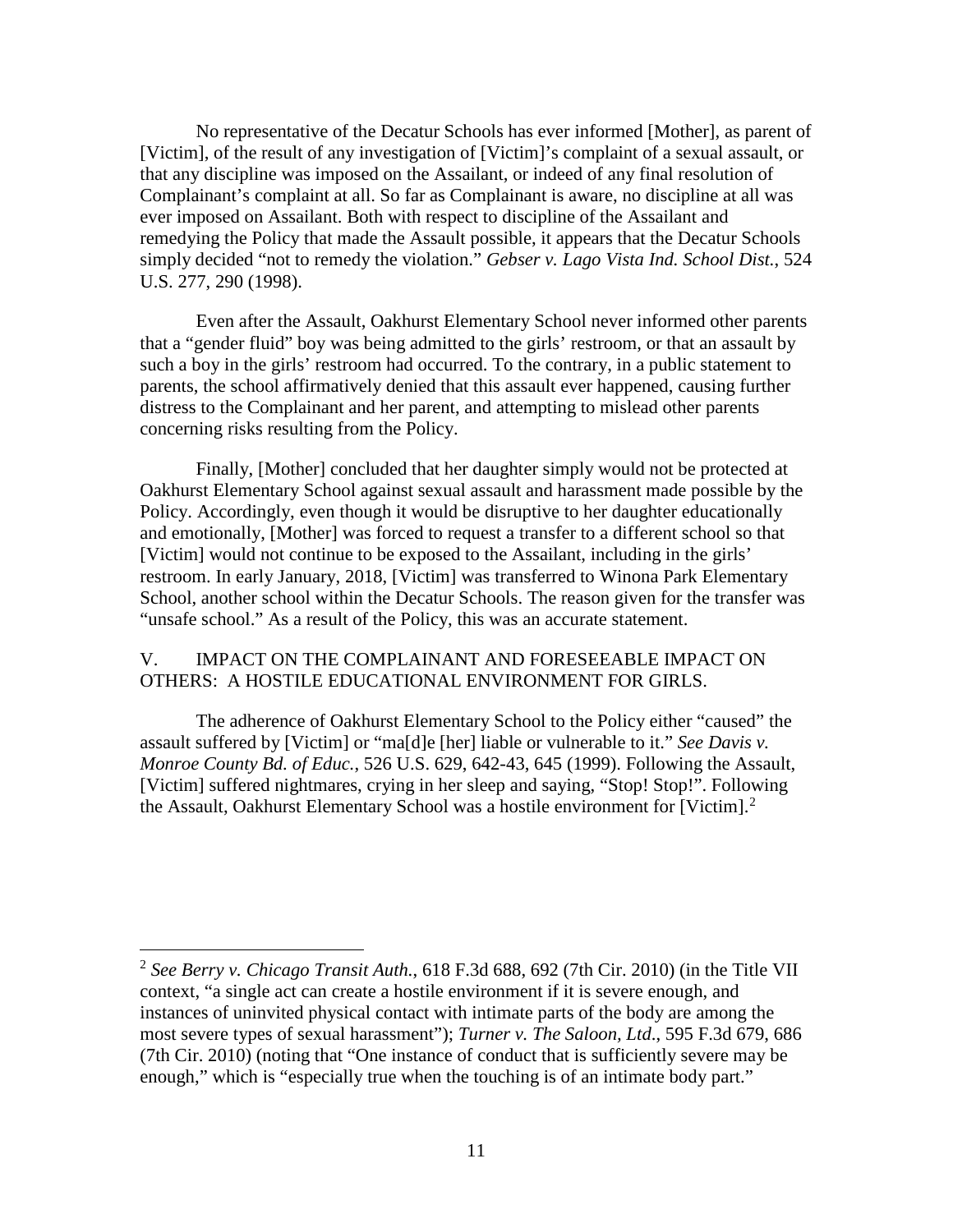Ultimately, the Decatur Schools' refusal to remove the Assailant from [Victim]'s classroom, $3$  and to provide assurances that the Assailant would not enter the girls' restroom again, forced [Mother] first to hold [Victim] out of school while she hoped for an appropriate response and remedy from the Oakhurst Elementary School, then to move [Victim] to a different school within the Decatur City Schools system. Thus, the Policy combined with the Decatur Schools' grossly inadequate response to the Assault prevented [Victim] from "continuing her education at [Oakhurst]," *see Hill v. Cundiff*, 797 F.3d 948, 975-76 (11th Cir. 2015), had a "negative effect on [her] ability to receive an education," *see Davis*, 526 U.S. at 654, and inflicted additional emotional harm on this young girl.

Nor is this all; because the Policy is system-wide, it remains entirely possible that [Victim] will be forced to encounter boys in the girls' restroom at her *new* school. A psychiatrist has advised that even if such an encounter does not involve an assault, it could be strongly emotionally troubling for a girl who has previously been the victim of sexual assault, let alone sexual assault in a girls' restroom. As a result, the Decatur City Schools system has permitted and indeed enabled [Victim] to be harassed and discriminated against because of her sex, and has created a hostile rather than a safe educational environment for her on an ongoing basis, because of her sex.

Further, young victims of sexual assault often suffer long-term psychological harms, harms that in some cases manifest themselves years later. Although the Decatur Schools have offered no assistance in locating or paying for an appropriate psychologist, [Victim] has undergone a forensic evaluation with a psychologist who has recommended that [Victim] attend counseling with a therapist who has experience in treating sexual trauma in children, and it can be expected that [Victim] may need counseling from time to time over the long term as a result of the Assault she suffered.

[Victim] is of course just the most obvious victim of the Policy. While we may hope that actual assaults such as [Victim] suffered will be rare, all girls in the Decatur Schools, once they learn of the Policy—whether from others or because they themselves encounter a boy in a girls' restroom or locker room—will have reason to fear that they cannot participate in school life without being at risk of loss of their bodily privacy, and without risk of the fear and apprehension that being confronted by a male person in what is expected to be a private female-only space is likely to induce. This fear and apprehension should not be a required part of the school experience of girls. And while *all* students have a protected right to bodily privacy, both sexual assault and the problem

<span id="page-11-0"></span><sup>&</sup>lt;sup>3</sup> "[S]eeing the perpetrator [at school] may be traumatic" for a victim of sexual assault. "Dear Colleague" letter dated April 4, 2011, from Russlynn Ali, Assistant Secretary for Civil Rights, Department of Education Office for Civil Rights ("4/4/11 Dear Colleague Letter"), at 13.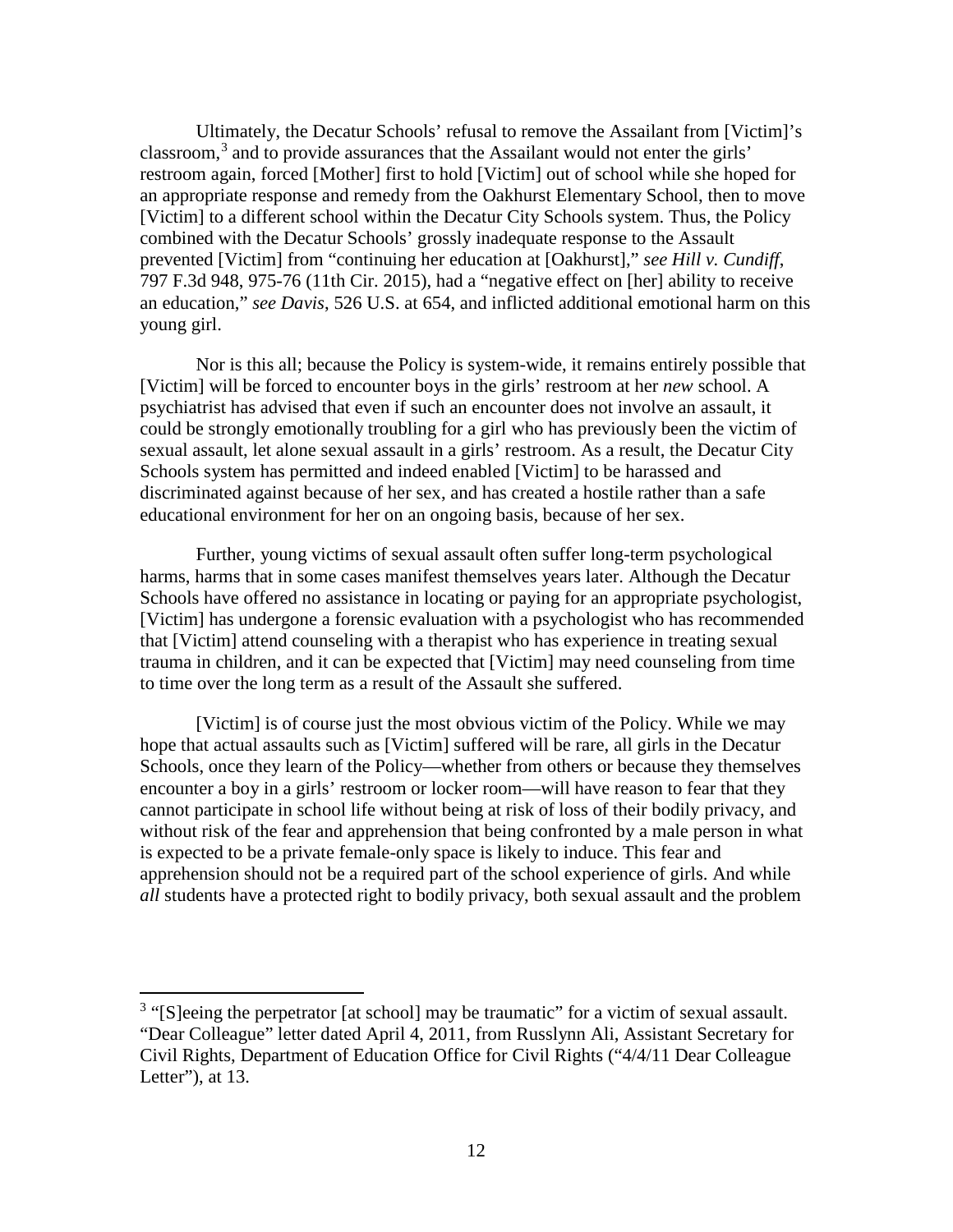of "Peeping Toms" is a heavily one-way street.<sup>[4](#page-12-0)</sup> The Policy thus creates a peculiarly troubling and hostile environment for girls.

# VI. VIOLATIONS OF TITLE IX

1. By adopting a Policy that permitted boys to enter girls' restrooms, locker rooms, and other privacy areas, the Decatur Schools deprived all students of their constitutionally protected right of bodily privacy, and created an unsafe and hostile environment for girls in particular, and thus discriminated against girls;

2. By adopting the Policy without undertaking any analysis of the risk to girls, of the likely psychological impact on girls (including girls who are survivors of prior sexual assault or harassment), or of measures that could or should be taken to mitigate those adverse impacts on girls, the Decatur Schools acted with deliberate indifference towards those discriminatory impacts, including towards potential incidents of assault or harassment that might occur as a result of the Policy.

3. By leaving the policy unchanged, and failing to put in place any safeguards at all, after being warned by parents and community members that the Policy would deprive students of their rights to bodily privacy, create risks of harassment, and create an intimidating situation for girls in particular, the Decatur Schools acted with deliberate indifference and created a hostile and discriminatory educational environment for girls.

4. By allowing a boy known to be "gender fluid" [REDACTED] to enter the girls' restroom at Oakhurst Elementary School, the Decatur Schools created an unsafe and hostile environment for girls and demonstrated deliberate indifference to that discriminatory environment and towards the risk of sexual assault or harassment of girls.

5. The Assault itself was sufficiently serious that it created a hostile educational environment for [Victim], thereby violating the duties of the Decatur Schools under Title IX.<sup>[5](#page-12-1)</sup>

<span id="page-12-0"></span> <sup>4</sup> *See, e.g., Yu v. Vassar College*, 97 F. Supp.3d 448, 479 n. 26 (S.D.N.Y. 2015) (Vassar's Director of the Office of Equal Opportunity and Affirmative Action ("EO/AA"), who oversees allegations of sexual misconduct, "has never seen a rape case at Vassar involving a male complainant and a female respondent.")

<span id="page-12-1"></span><sup>5</sup> *See Revised Sexual Harassment Guidance*, DOE OCR, January 2001 ("2001 OCR Guidance") at 6 ("a single or isolated incident of sexual harassment may, if sufficiently severe, create a hostile environment."); 4/4/11 Dear Colleague Letter at p. 3, *quoting Turner*, 595 F.3d at 686 (noting that "One instance of conduct that is sufficiently severe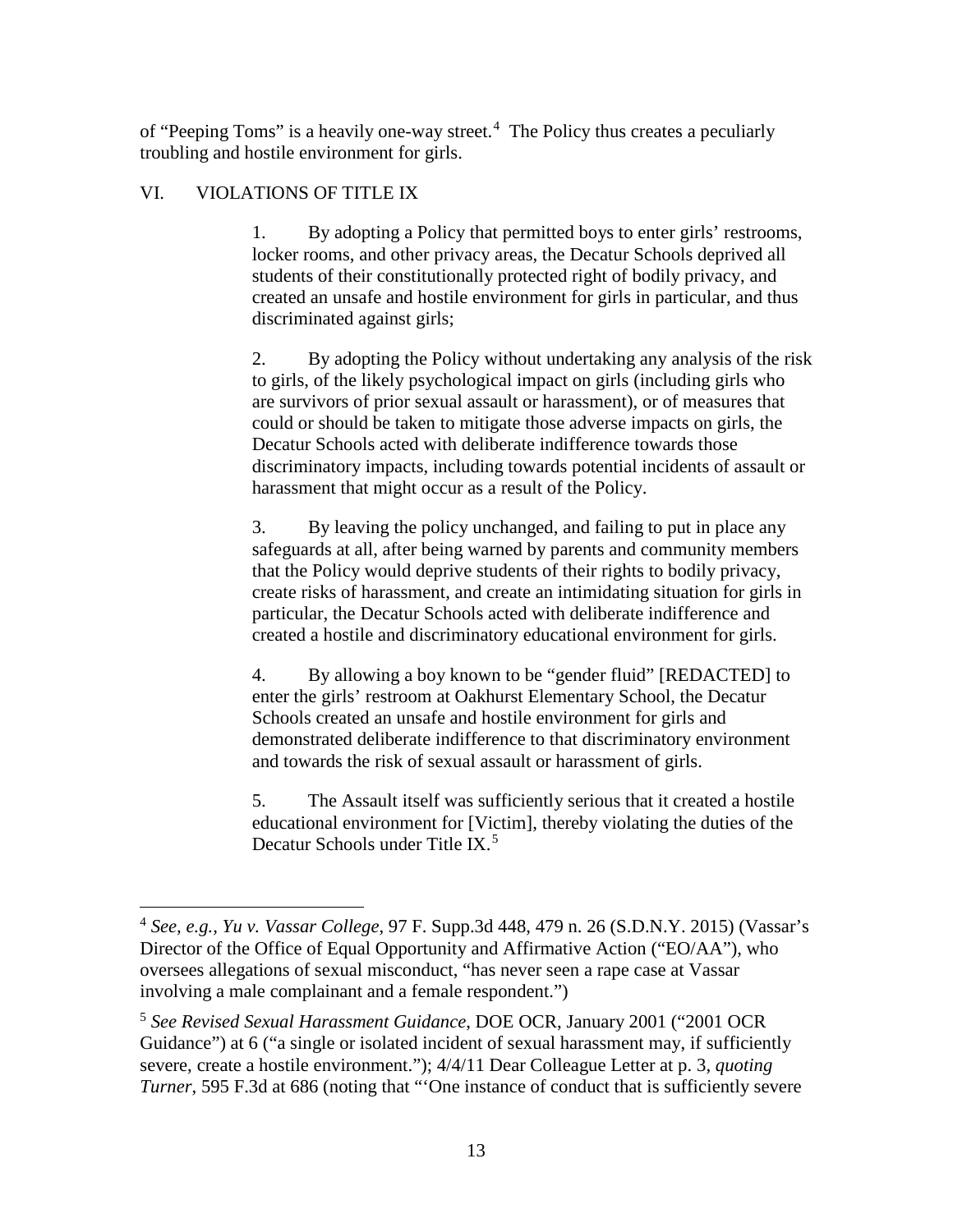6. The grossly inadequate and deliberately indifferent response of the Decatur Schools to the Assault effectively deprived [Victim] of the ability to continue her education at Oakhurst Elementary School, compounding the stress she suffered from the Assault by forcing her to break off friendships and suffer all the social and educational disruptions of a midyear change of school abruptly after a traumatic event. This constituted sexual discrimination and deprivation of education opportunities.

7. The failure of the Decatur Schools to make an "adequate, reliable, and impartial investigation," or indeed any meaningful investigation of the Assault in order to determine what occurred—including its complete failure to interview the alleged Assailant—was clearly unreasonable, violated the Decatur Schools' obligation to provide an environment free from sexual harassment and discrimination, and thus constituted both sex discrimination and deliberate indifference to the discrimination and harassment inflicted by the Assailant. (*See* 4/4/11 Dear Colleague letter at 4, 9.)

8. The failure of the Decatur Schools to inform [Mother] of her right to file a formal complaint for sexual harassment on behalf of her daughter, and how to do so, violated its obligations under Title IX.

9. The failure of the Decatur Schools to inform [Mother] of her right to file a criminal complaint for sexual assault on behalf of her daughter violated its obligations under Title IX. (*See* 4/4/11 Dear Colleague letter at 10.)

10. The action of the Decatur Schools in making a report to DFCS identifying [Mother] as in some way responsible for the Assault, and causing an investigation to be initiated against her, constituted retaliation against her for complaining about the Decatur Schools' handling of the Assault and for demanding a change to the Policy to exclude boys from girls' restrooms so as to ensure a safe and nondiscriminatory educational environment for [Victim], in violation of its obligations under Title IX.

11. The failure of the Decatur Schools to take immediate action to eliminate the possibility of a recurrence of the sexual harassment and assault experienced by Complainant was unreasonable, makes [Victim] and all other girls who attend Decatur Schools more vulnerable to sexual harassment and assault in the future, and creates a hostile educational

 $\overline{a}$ 

may be enough,'" which is "especially true when the touching is of an intimate body part").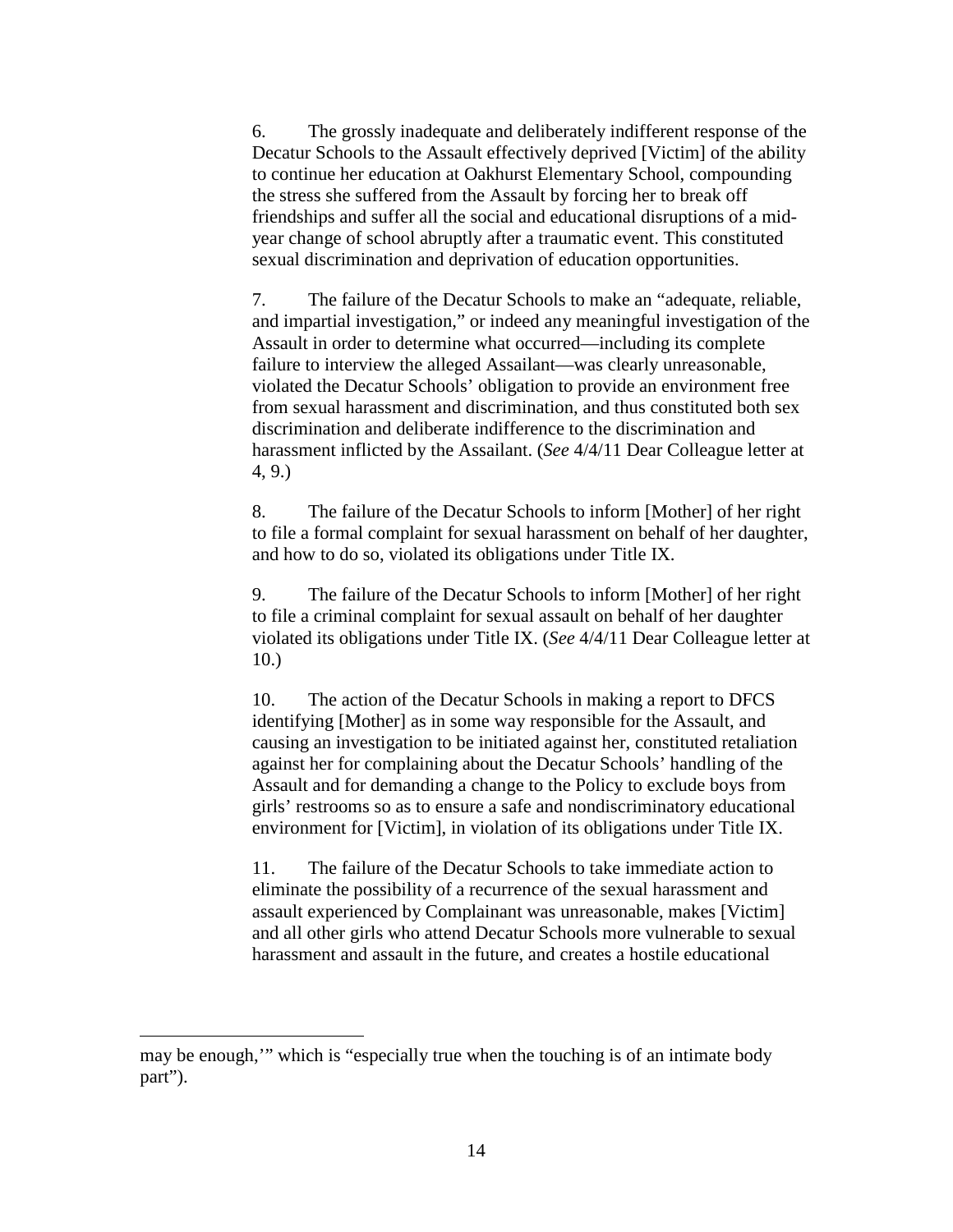environment,<sup>[6](#page-14-0)</sup> all in violation of the Decatur Schools' obligations under Title IX.[7](#page-14-1)

12. The failure of the Decatur Schools to "take any action to correct, reprimand, or discipline" the Assailant was clearly unreasonable and was thus discriminatory and violated its obligations under Title IX. *See Wells v. Hense*, 235 F. Supp. 3d 1, 9 (D.D.C. 2017).

13. The failure of the Decatur Schools to inform [Mother], on behalf of her minor child [Victim], of the outcome of its investigation and what sanction (if any) was imposed on the Assailant violated its obligations under Title IX. (*See* 4/4/11 Dear Colleague letter at 13.)

14. The Decatur School's refusal to provide adequate protection and assurances to [Victim] going forward, effectively forcing the victim rather than the perpetrator to leave Oakhurst, constituted sex discrimination, deliberate indifference to the discrimination and harassment inflicted by the Assailant, and deliberate indifference to the risk of further harassment and sex discrimination.[8](#page-14-2)

15. The Decatur Schools' failure to offer immediate and ongoing counseling and mental health services to [Victim], as well as academics support services such as tutoring to help redress the disruption to [Victim]'s education, violated its obligations under Title IX. (*See* 4/4/11 Dear Colleague letter at 16.)

16. The failure of the Decatur Schools, after learning of the Assault, to review the Policy and make changes, constituted acts of deliberate indifference both to the discrimination and harassment suffered by [Victim], and to further and obviously foreseeable infliction of discrimination and harassment on other students in the Decatur Schools.

<span id="page-14-0"></span> $\frac{1}{6}$  $<sup>6</sup>$  "[I]f, upon notice, the school fails to take prompt, effective action, the school's own</sup> inaction has permitted the student to be subjected to a hostile environment that denies or limits the student's ability to participate in or benefit from the school's program on the basis of sex." 2001 OCR Guidance at 12.

<span id="page-14-1"></span><sup>7</sup> *See Williams v. Board of Regents of University System of Georgia*, 477 F.3d 1282, 1295-96 (11th Cir. 2007); 4/4/11 Dear Colleague letter at 4).

<span id="page-14-2"></span><sup>8</sup> *See Hill,* 797 F.3d at 975 ("Doe's withdrawal does not bar a finding that the Board denied her an opportunity to continue attending Sparkman."); *see also* 4/4/11 Dear Colleague letter at 16 (A school "should not, as a matter of course, remove complainants from classes . . . while allowing alleged perpetrators to remain.").